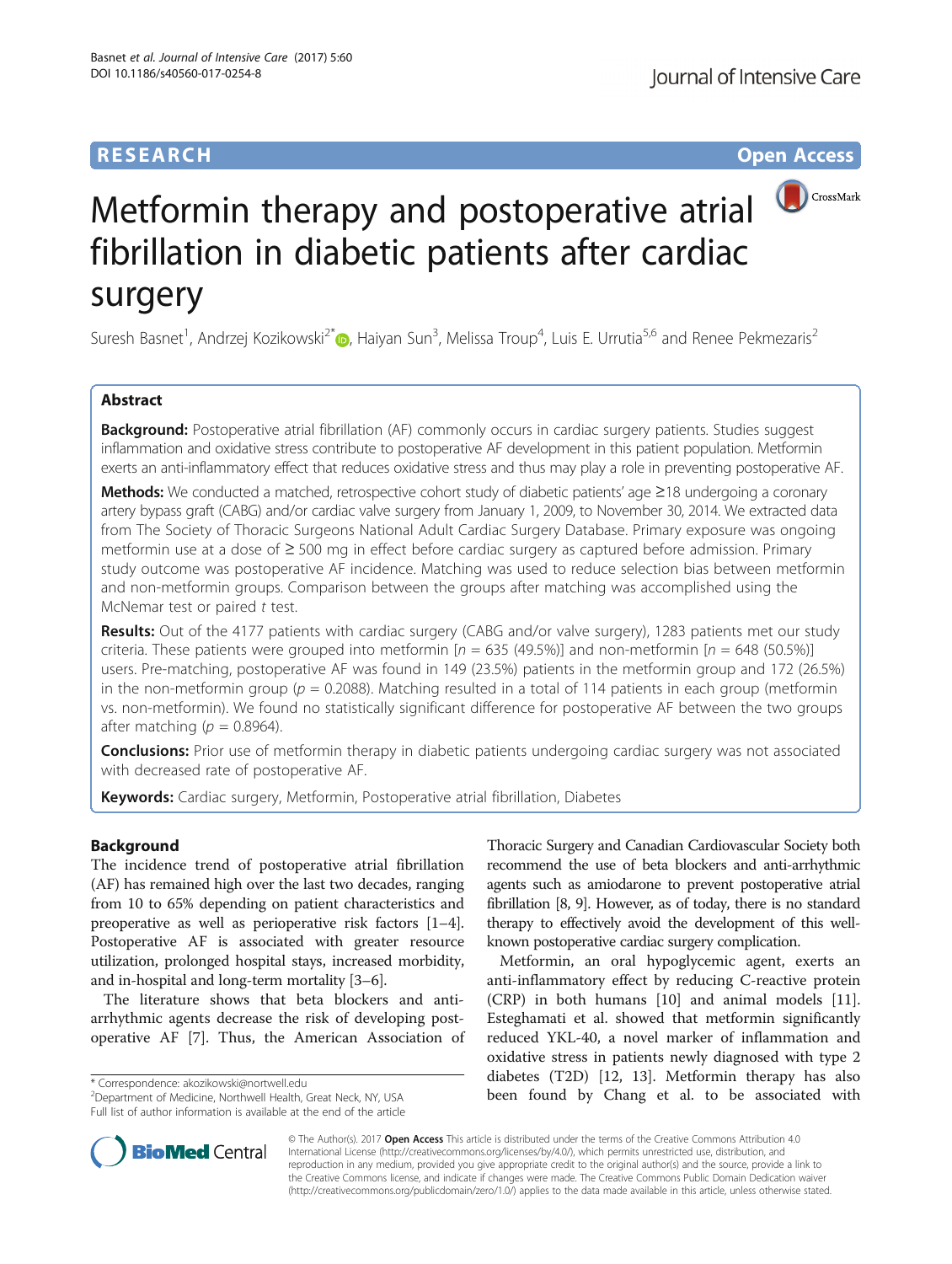decreased risk of AF in patients with T2D not using other anti-diabetic agents [\[14](#page-7-0)].

With the exception of a few studies, the relationship between metformin use and the development of AF has not been investigated. The main objective of this study was to investigate the role of metformin therapy in the prevention of postoperative AF in diabetic cardiac surgical patients.

## Methods

A retrospective cohort study was conducted utilizing data from The Society of Thoracic Surgeons (STS) Adult Cardiac Surgery Database Version 2.73. The STS National Database is one of the largest databases in medicine used in the analysis and reporting of risk-adjusted outcomes in cardiothoracic surgery [[15](#page-7-0)]. The database contains over 5.9 million surgical records and collects data from approximately 90% of the US institutions that perform cardiac surgery [\[16\]](#page-7-0). A detailed description of the STS database design can be found elsewhere [[17](#page-7-0), [18\]](#page-7-0). The database was utilized to obtain a list of eligible patients. Crossreferencing from the electronic medical record was conducted to obtain the remaining data elements needed for inclusion criteria (e.g., medications). Geisinger Institutional Review Board (IRB#2014-0627) approval was obtained before study initiation.

Data extracted from the STS database included patient demographics (age, sex, race, body mass index (BMI), alcohol use), medical characteristics including hypertension, dyslipidemia, lung disease, peripheral artery disease, prior heart failure, prior myocardial infarction, chronic kidney disease (estimated glomerular filtration rate (eGFR) < 60 mL/min), glycated hemoglobin (HbA1C), and mitral valve disease/stenosis. We also collected preoperative and postoperative medication use including angiotensinconverting enzyme (ACE), angiotensin receptor blockers (ARB), acetylsalicylic acid (ASA), other anti-platelet, beta blocker lipid-lowering agents, steroids, vitamins C and E, amiodarone, and magnesium sulfate. Lastly, we extracted cardiac characteristics data such as active myocardial infarction (STEMI), coronary artery bypass graft (CABG), valve surgery, cross-clamp time, explant position, intraaortic balloon pump, surgery status, and resuscitation.

## Exposure of interest

The primary exposure of interest was continuous metformin use at a dose of 500 mg or higher in effect before cardiac surgery as captured through the prior-to-admission medication listing using Clinical Decision Intelligence System (CDIS) at the study institution.

#### Study sample

All adult patients with diabetes age 18 years or older undergoing any major cardiac surgery at Geisinger Health System from 1/1/2009 to 11/30/2014. Types of cardiac valve surgeries present were mitral and aortic, but no transcatheter aortic valve replacements. Patients were excluded if they had a history of AF or any other major cardiac arrhythmia before cardiac surgery.

#### Sample size justification

A power analysis was performed based on the assumption that the incidence of postoperative AF would be 22% for patients with metformin and 30% for patients without metformin. In the Maisel et al. study, the incidence trend of postoperative AF ranged from 10 to 65% depending on patient characteristics [\[3](#page-7-0)]. In the Mathew et al. [\[4](#page-7-0)] and Mariscalco et al. [[5\]](#page-7-0) studies, the AF rate was 30% for patients without metformin. The study had 80.5% power to detect an absolute 8% difference between the metformin and non-metformin groups.

#### Study end points

The primary end point was the incidence of postoperative AF. The event of AF was assessed by the recording of a 12 lead electrocardiogram, from the continuous bedside monitor characterized by the absence of discrete P waves and an irregularly irregular ventricular rate. The occurrence of any new atrial fibrillation during the postoperative period, (i.e., immediately after the planned cardiac surgery until discharge from the hospital for that admission) was identified as post-operative atrial fibrillation. We also examined 30-day hospital readmission rate due to any arrhythmia and in-hospital postoperative acute renal failure (defined as a rise in serum creatinine of more than three-fold from baseline).

#### Propensity score matching

The propensity score matching method was used to reduce selection bias introduced by using a non-randomized design (Fig. [1.](#page-2-0)) [\[19\]](#page-7-0). The following variables, chosen from the STS database, were used to compute the propensity score for each patient: age, sex, race, BMI, alcohol consumption, hypertension, dyslipidemia, lung disease, peripheral artery disease, prior heart failure, prior myocardial infarction, chronic kidney disease (eGFR < 60 mL/min), HbA1C, mitral valve disease/stenosis, ACE or ARB use, ASA use, other anti-platelet use, beta blocker use, lipidlowering agent use, steroid use, vitamins C and E use, amiodarone use, magnesium sulfate use, active myocardial infarction, CABG, valve surgery, cross-clamp time, explant position, intra-aortic balloon pump, surgery status and resuscitation. The propensity score was estimated using logistic regression treating metformin use as the dependent variable. We then matched metformin users to non-users in a 1:1 ratio using the greedy method [\[20, 21\]](#page-7-0). Matching was evaluated using standardized differences [[19](#page-7-0)–[22\]](#page-7-0). If any standardized difference exceeded 10%, then the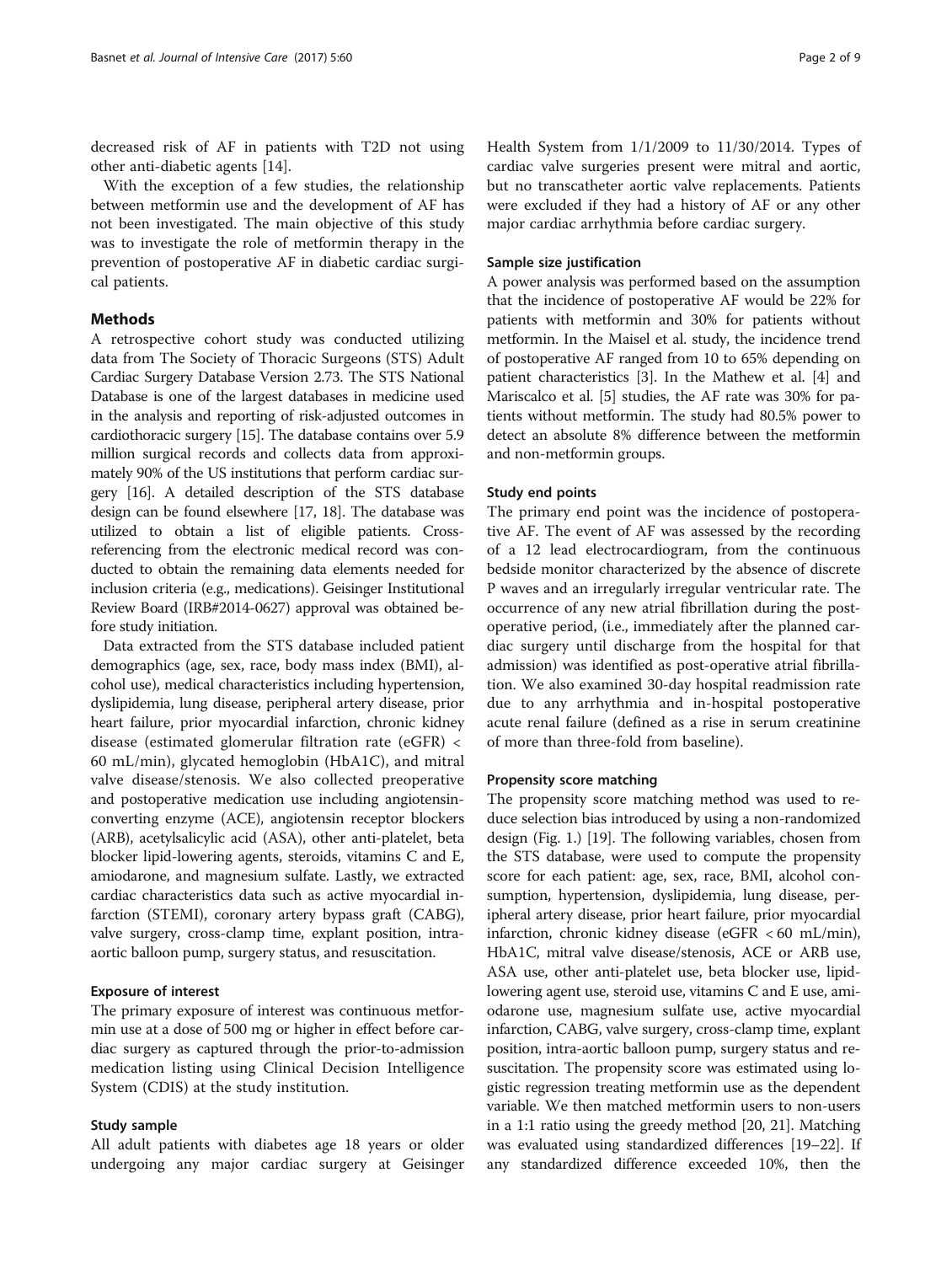<span id="page-2-0"></span>

propensity model was re-evaluated and updated. The process was repeated until all standardized differences of the baseline variables were < 10%.

## Statistical analysis

Descriptive statistics were reported for the full sample and were stratified by the patients discharged with and without metformin therapy after cardiac surgery. Comparison between the groups before matching was accomplished using the chi-square or Fisher's exact tests, and twosample  $t$  test or Wilcoxon rank sum test, as appropriate. Comparison between the groups after matching was accomplished using the McNemar test or paired  $t$  test. We defined incident AF, arrhythmia, and acute renal failure as no AF, arrhythmia or acute renal failure being present 30 days before surgery (washout period = 30 days). A  $p$  value of less than 0.05 was considered statistically significant. Statistical analysis was performed using SAS version 9.4 (SAS Institute, Cary, NC).

## Results

After excluding patients without diabetes, those with a history of arrhythmia and patients with missing data, the

final sample size consisted of 1283 patients. There were 635 patients in the metformin prior-to-admission group and 648 in the non-metformin group. Demographic information, medical characteristics, preoperative medications use, postoperative medications use, and cardiac characteristics are summarized in Table [1,](#page-3-0) stratified by patients with or without metformin use before admission.

Patients in the metformin group, when compared to the non-metformin group, were more likely to be male (70.6 vs. 65.3%;  $p = 0.0431$ ) and younger (65.1 vs. 66.6;  $p = 0.0064$ , respectively. With regard to medical characteristics, patients in the metformin group, when compared to the non-metformin group had lower prior heart failure (7.6 vs. 13.6%;  $p = 0.0085$ ) and MI rates (33.1 vs. 39.1%: p = 0.0308), lower CKD rates (38.3 vs. 57.3%;  $p < 0.0001$ ) and higher rates of HbA1C  $\geq$  9% (18.4 vs. 13.0%;  $p = 0.0197$ ), respectively. Patients in the metformin group, when compared to the non-metformin group, were more likely to use ACE inhibitors or ARBs preoperatively within 48 h (47.0 vs. 38.9%;  $p = 0.0197$ ) and less likely to use other anti-platelets postoperatively  $(17.8 \text{ vs. } 27.0\%; p = 0.0001)$ , respectively. With regard to cardiac characteristics, patients in the metformin group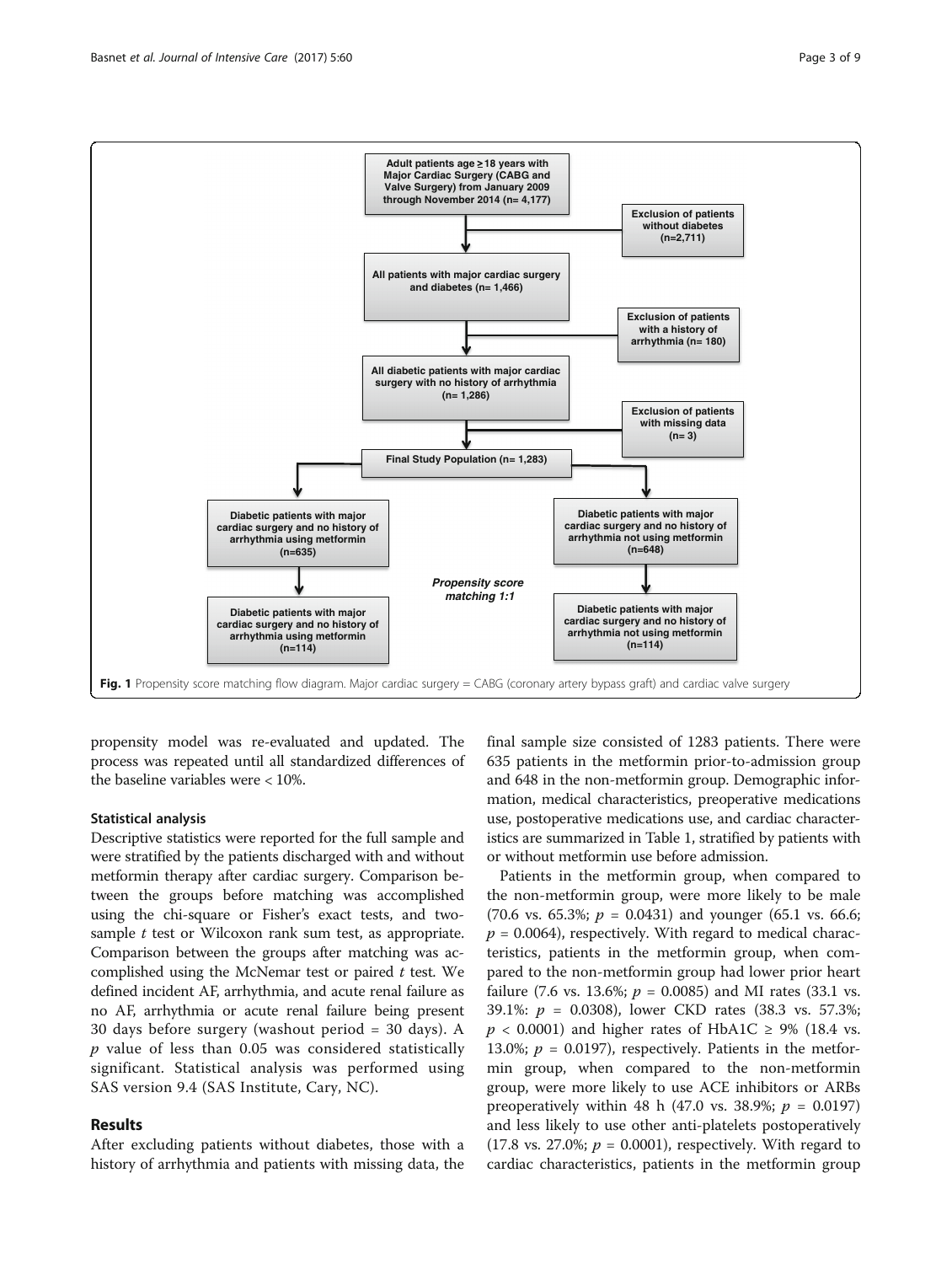<span id="page-3-0"></span>Table 1 Comparability of the groups before matching

| Variable                             | Metformin prior to admission ( $n = 635$ ) | Non-metformin prior to admission ( $n = 648$ ) | $p$ value |
|--------------------------------------|--------------------------------------------|------------------------------------------------|-----------|
| Demographics                         |                                            |                                                |           |
| Age, years, mean (SD)                | 65.1 (9.8)                                 | 66.6 (10.1)                                    | 0.0064    |
| Sex (male)                           | 448 (70.6%)                                | 423 (65.3%)                                    | 0.0431    |
| Race (white)                         | 628 (98.9%)                                | 633 (97.7%)                                    | 0.0944    |
| BMI, $kg/m^2$ , mean (SD)            | 32.37 (6.0)                                | 32.13 (6.9)                                    | 0.4981    |
| Alcohol use $\geq$ 2 drinks per week | 36 (8.8%)<br>$N = 409$                     | 27 (6.8%)<br>$N = 397$                         | 0.2900    |
| Medical characteristics              |                                            |                                                |           |
| Hypertension                         | 571 (89.9%)                                | 599 (92.4%)                                    | 0.1117    |
| Dyslipidemia                         | 564 (89.0%)                                | 572 (88.3%)                                    | 0.6985    |
| Lung disease                         | 133 (20.94%)                               | 154 (23.8%)                                    | 0.2255    |
| Peripheral artery disease            | 67 (10.6%)                                 | 78 (12.1%)                                     | 0.4007    |
| Prior heart failure                  | 28 (7.6%)<br>$N = 368$                     | 48 (13.6%)<br>$N = 352$                        | 0.0085    |
| Prior MI                             | 195 (33.1%)<br>$N = 590$                   | 234 (39.1%)<br>$N = 599$                       | 0.0308    |
| $CKD$ (eGFR $<$ 60 mL/min)           | 243 (38.3%)                                | 371 (57.3%)                                    | < 0.0001  |
| $HbA1C \geq 9%$                      | 104 (18.4%)<br>$N = 566$                   | 79 (13.0%)<br>$N = 607$                        | 0.0115    |
| Mitral valve disease/stenosis        | 142 (22.5%)                                | 169 (26.4%)                                    | 0.1127    |
| Preoperative medications use         |                                            |                                                |           |
| ACE or ARB (within 48 h)             | 193 (47.0%)<br>$N = 411$                   | 155 (38.9%)<br>$N = 399$                       | 0.0197    |
| ASA (within 5 days)                  | 555 (87.4%)                                | 558 (86.1%)                                    | 0.4955    |
| Other anti-platelets                 | 62 (9.8%)                                  | 58 (9.0%)                                      | 0.6170    |
| Beta blocker (within 24 h)           | 533 (83.9%)                                | 561 (86.6%)                                    | 0.1827    |
| Lipid lowering agents (within 24 h)  | 572 (90.1%)                                | 568 (87.7%)                                    | 0.1677    |
| Steroids (within 24 h)               | 19 (3.0%)                                  | 25 (3.9%)                                      | 0.3942    |
| Vitamin C                            | 117 (18.4%)                                | 108 (16.7%)                                    | 0.4076    |
| Vitamin E                            | 19 (3.0%)                                  | 16 (2.5%)                                      | 0.5653    |
| Amiodarone                           | 47 (7.4%)                                  | 52 (8.0%)                                      | 0.6758    |
| Magnesium sulfate (inpatient)        | 27 (4.3%)                                  | 21 (3.2%)                                      | 0.3399    |
| Postoperative Medications Use        |                                            |                                                |           |
| ACE or ARB                           | 254 (41.1%)                                | 252 (39.8%)                                    | 0.6258    |
| ASA                                  | 593 (96.0%)                                | 609 (96.1%)                                    | 0.9265    |
| Other anti-platelets                 | 110 (17.8%)                                | 171 (27.0%)                                    | 0.0001    |
| Beta blocker                         | 583 (94.3%)                                | 583 (92.0%)                                    | 0.0959    |
| Cardiac characteristics              |                                            |                                                |           |
| Active MI (STEMI)                    | 15 (2.4%)                                  | 16 (2.5%)                                      | 0.9008    |
| CABG                                 | 492 (77.5%)                                | 506 (78.1%)                                    | 0.7940    |
| Valve surgery                        | 227(35.8%)                                 | 243 (37.5%)                                    | 0.5149    |
| Cross clamp time $\geq$ 120          | 72 (18.7%)<br>$N = 386$                    | 101 (24.4%)<br>$N = 414$                       | 0.0486    |
| Explant position, aortic             | $1(0.2\%)$                                 | 2(0.3%)                                        | 0.5751    |
| Intra-aortic balloon pump            | 77 (12.1%)                                 | 95 (14.7%)                                     | 0.1828    |
| Surgery status                       |                                            |                                                | 0.2790    |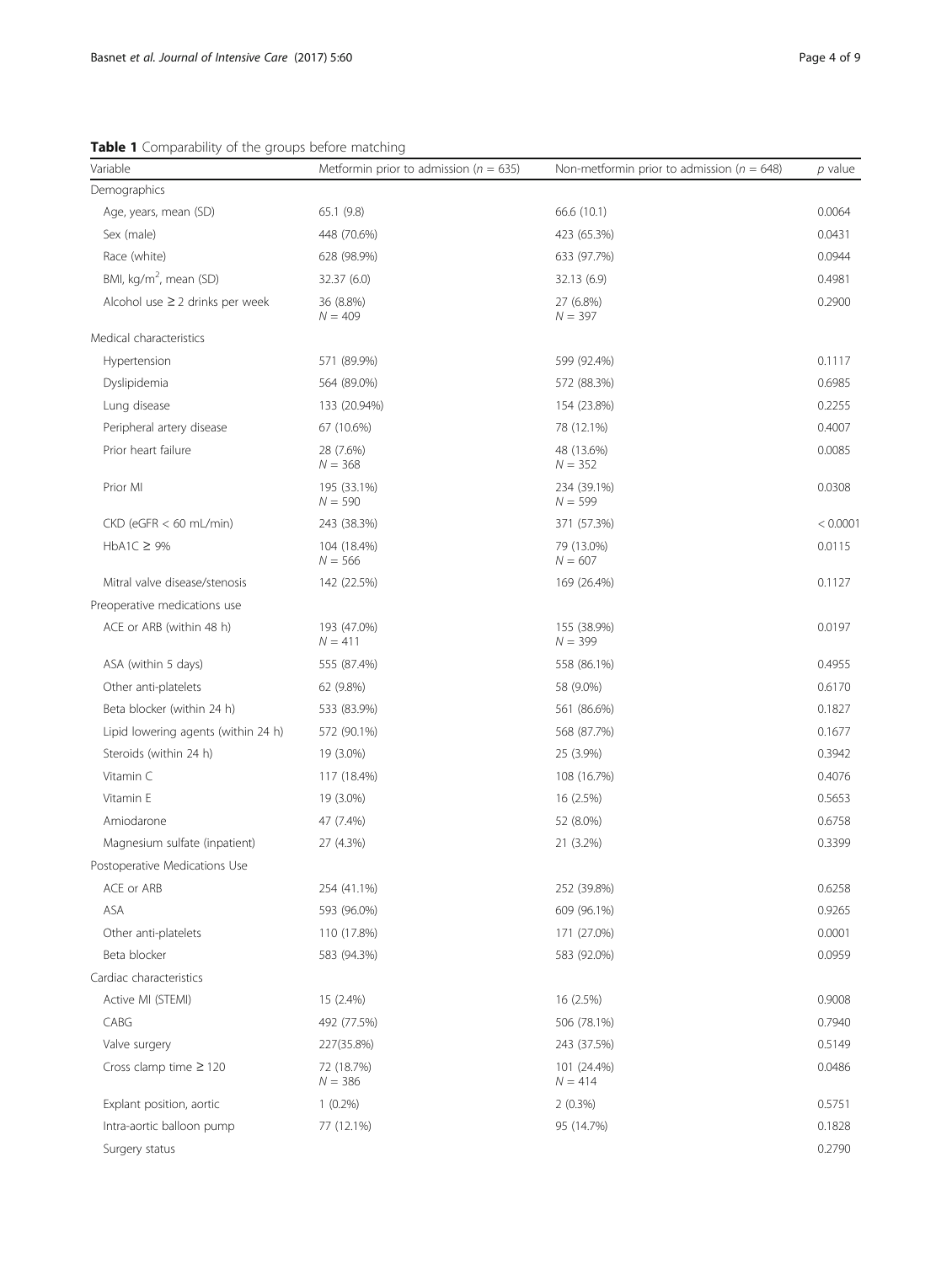| Variable      | Metformin prior to admission ( $n = 635$ ) | Non-metformin prior to admission ( $n = 648$ ) | <i>p</i> value |
|---------------|--------------------------------------------|------------------------------------------------|----------------|
| Emergent      | 14 (2.2%)                                  | 20 (3.1%)                                      |                |
| Urgent        | 257 (40.5%)                                | 238 (36.7%)                                    |                |
| Elective      | 364 (57.3%)                                | 390 (60.2%)                                    |                |
| Resuscitation | $4(0.7\%)$<br>$N = 590$                    | 7(1.2%)<br>$N = 599$                           | 0.3769         |

Table 1 Comparability of the groups before matching (Continued)

also had lower rates of cross-clamp time  $\geq$  120 (18.7%) vs. 24.4;  $p = 0.0486$ . All variables presented in Table [1](#page-3-0) were used to conduct propensity score matching. After matching, no significant differences were observed for any of the variables between the metformin and nonmetformin groups (see Table [2](#page-5-0)).

Table [3](#page-6-0) presents comparisons between metformin and non-metformin groups for primary and secondary outcome variables before matching. Results for overall (CABG or valve surgery) showed that 23.5% of patients in the metformin group had developed new AF, 0.5% had acute renal failure, and 0.6% had 30-day readmission with arrhythmia. In the non-metformin group, 26.5% patients developed new AF, 0.8% had acute renal failure, and 0.5% had 30-day readmission with arrhythmia. All comparisons between the metformin and non-metformin groups for the primary and secondary variables were not significant. Similarly, when comparing the two groups within CABG only and valve surgery only, there were no significant differences for new AF, acute renal failure, and 30-day readmission with arrhythmia.

After matching, 26.3% of patients in the metformin group had developed new AF, 0.9% had acute renal failure, and none had 30-day readmission with arrhythmia while 30.7% of patients in the non-metformin group developed new AF, none had acute renal failure, and 0.9% had 30-day readmission with arrhythmia (Table [4\)](#page-6-0). There were no statistically significant differences between the two groups on the primary and secondary outcomes. Similarly, when analyzing CABG and valve surgery separately, there were no differences in all outcomes between patients in the metformin and non-metformin groups after matching.

## **Discussion**

The main objective of our study was to investigate the role of metformin therapy in the prevention of postoperative AF in patients with diabetes who underwent cardiac surgery. The major findings of this propensity score matched study show that metformin use was not associated with a decreased risk of developing postoperative AF. The findings were similar even after separating the cardiac surgery into CABG or isolated valve surgery. Moreover, metformin use was also not associated with

acute renal failure or 30-day readmission due to arrhythmia.

Several studies have suggested an important role of inflammation and oxidative stress as inciting factors in the development of postoperative AF in diabetic cardiac surgery patients [[23](#page-7-0)–[26\]](#page-7-0). A recent meta-analysis concluded that increased circulation inflammatory factors are associated with greater AF risk in the general population as well as for patients who underwent CABG [[27](#page-7-0)]. Pre-operative use of statin drugs has shown promising results in preventing postoperative AF in multiple studies [[28](#page-7-0)–[30\]](#page-8-0). Some other novel therapies being tested for the prevention of this condition with conflicting beneficial effects are fish oil, vitamin C, vitamin E, polyunsaturated fatty acids, and corticosteroids [\[31](#page-8-0)–[36](#page-8-0)]. Although metformin exerts an anti-inflammatory effect by reducing CRP levels [\[11, 12](#page-7-0)] in our study, it was not associated with lower postoperative AF risk in cardiac surgery patients.

Chang et al. [[14](#page-7-0)] who performed a population-based study that included 645,710 patients with T2D found that metformin protected patients from developing new AF for at least 2 years during their 13-year follow-up period. However, this study did not include cardiac surgery patients. Moreover, in their study, the researchers only adjusted for 14 covariates, which did not include HbA1C, antioxidant use, and BMI. In our propensity score matched study, we controlled for 35 potentially confounding variables to better isolate the role of metformin in the development of postoperative AF in cardiac surgery patients.

One of the limitations of our study is that we did not have data on the exact use period of metformin. We abstracted metformin use data (a dose of 500 mg or higher in effect before cardiac surgery) from the prior-to-admission medication listing using CDIS at the study institution. The absolute bioavailability of oral metformin ranges from 40 to 60%, and absorption is complete within 6 h [\[37\]](#page-8-0); thus, patients receiving metformin in our study would be achieving steady-state plasma levels. However, it may be that the reduced inflammation requires a longer metformin use period. Previous research in clinical populations such as Cameron et al. found that metformin reduced inflammation with use period ranging from 4 to 6 months or longer [[38\]](#page-8-0). In their retrospective cohort study, the use period of metformin was for at least 6 months, and in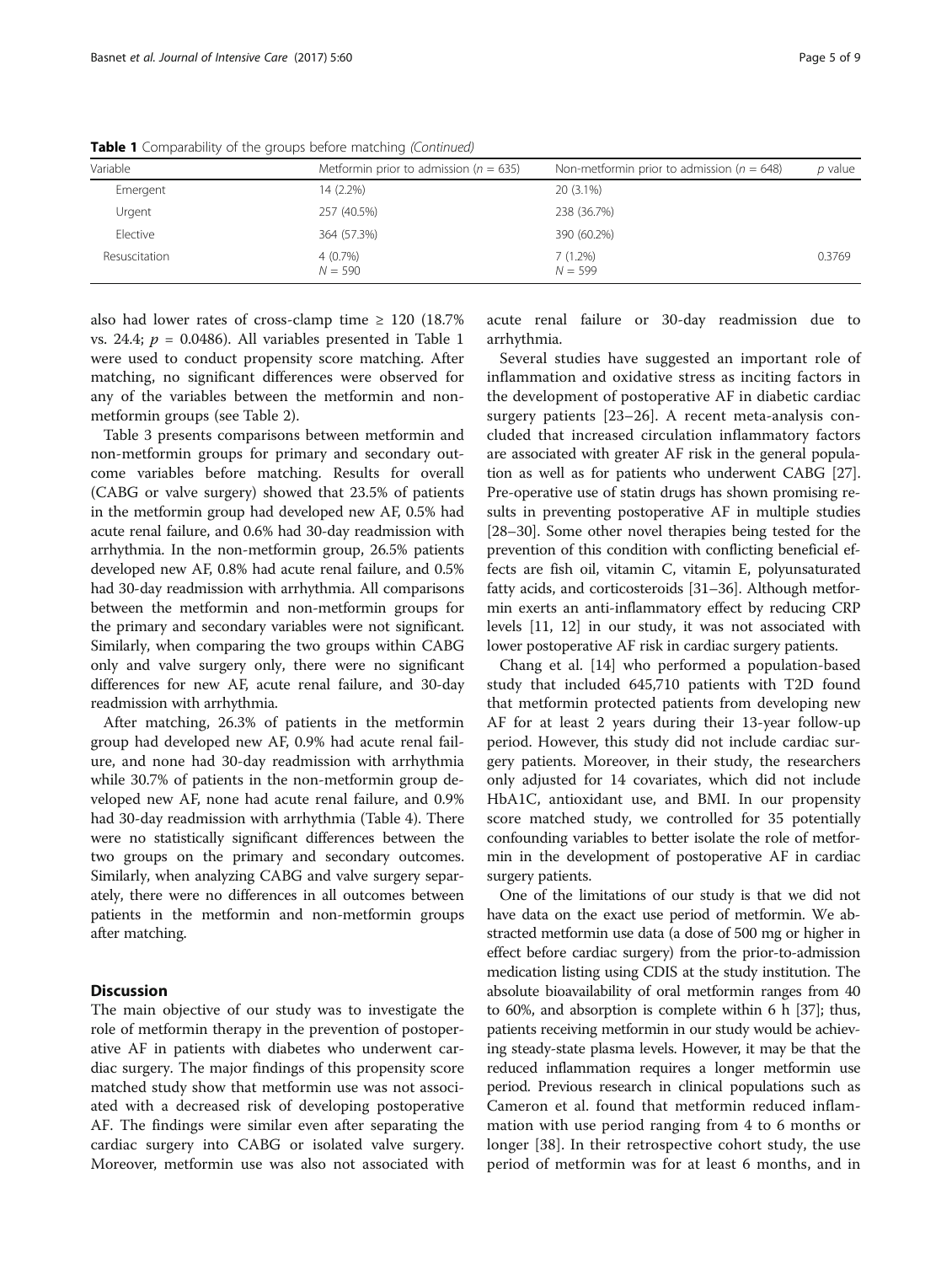<span id="page-5-0"></span>Table 2 Comparability of the groups after matching

| Variable                             | Metformin ( $n = 114$ ) | Non-metformin ( $n = 114$ ) | Standardized differences |
|--------------------------------------|-------------------------|-----------------------------|--------------------------|
| Demographics                         |                         |                             |                          |
| Age, years (SD)                      | 66.0 (9.2)              | 66.0 (9.7)                  | $\mathbf 0$              |
| Sex (male)                           | 83 (72.8%)              | 84 (73.7%)                  | $-0.02$                  |
| Race (white)                         | 113 (99.1%)             | 114 (100.0%)                | $-0.13$                  |
| BMI, kg/m <sup>2</sup> (SD)          | 32.73 (6.8)             | 32.3(6.3)                   | 0.07                     |
| Alcohol use $\geq 2$ drinks per week | $7(6.1\%)$              | 4 (3.5%)                    | 0.12                     |
| Medical Characteristics              |                         |                             |                          |
| Hypertension                         | 105 (92.1%)             | 105 (92.1%)                 | $\circ$                  |
| Dyslipidemia                         | 107 (93.9%)             | 101 (88.6%)                 | 0.19                     |
| Lung disease                         | 29 (25.4%)              | 32 (28.1%)                  | $-0.06$                  |
| Peripheral artery disease            | 11 (9.7%)               | 11 (9.7%)                   | $\mathbf 0$              |
| Prior heart failure                  | 12 (10.5%)              | 10 (8.8%)                   | 0.06                     |
| Prior MI                             | 40 (35.1%)              | 35 (30.7%)                  | 0.09                     |
| CKD (eGFR < 60 mL/min)               | 49 (43.0%)              | 52 (45.6%)                  | $-0.05$                  |
| $HbA1C \geq 9\%$                     | 16 (14.0%)              | 17 (14.9%)                  | $-0.02$                  |
| Mitral valve disease/stenosis        | 55 (48.3%)              | 51(44.7%)                   | 0.07                     |
| Preoperative medications use         |                         |                             |                          |
| ACE or ARB (within 48 h)             | 55 (48.3%)              | 54 (47.4%)                  | 0.02                     |
| ASA (within 5 days)                  | 98 (89.0%)              | 101 (88.6%)                 | 0.01                     |
| Other anti-platelets                 | $5(4.4\%)$              | $9(7.9\%)$                  | $-0.14$                  |
| Lipid lowering agents (within 24 h)  | 103 (90.4%)             | 101 (88.6%)                 |                          |
| Steroids (within 24 h)               | $1(0.9\%)$              | 2(1.8%)                     | 0.06                     |
| Vitamin C                            | 21 (18.4%)              | 21 (18.4%)                  | $\mathbf 0$              |
| Vitamin E                            | $2(1.8\%)$              | $1(0.9\%)$                  | 0.08                     |
| Amiodarone                           | $5(4.4\%)$              | $7(6.1\%)$                  | $-0.07$                  |
| Magnesium sulfate (inpatient)        | 3(2.6%)                 | 3(2.6%)                     | $\mathbf 0$              |
| Postoperative medications use        |                         |                             |                          |
| ACE or ARB                           | 60 (52.6%)              | 52 (45.6%)                  | 0.14                     |
| <b>ASA</b>                           | 110 (96.5%)             | 110 (96.5%)                 | $\mathbf 0$              |
| Other anti-platelets                 | 23 (20.2%)              | 23 (20.2%)                  | $\mathbf 0$              |
| Beta blocker                         | 104 (91.2%)             | 106 (93.0%)                 | $-0.07$                  |
| Cardiac characteristics              |                         |                             |                          |
| Active MI (STEMI)                    | $1(0.9\%)$              | $1(0.9\%)$                  | $\mathbf 0$              |
| CABG                                 | 82 (71.9%)              | 82 (71.9%)                  | $\mathbf 0$              |
| Valve surgery                        | 53 (46.5%)              | 54 (47.4%)                  | $-0.02$                  |
| Cross clamp time $\geq 120$          | 19 (16.7%)              | 13 (11.4%)                  | 0.15                     |
| Explant position, aortic             | $1(0.9\%)$              | $1(0.9\%)$                  | $\mathbb O$              |
| Intra-aortic balloon pump            | 12 (10.5%)              | 12 (10.5%)                  | $\mathbf 0$              |
| Surgery status                       |                         |                             |                          |
| Emergent                             | 2(1.8%)                 | $2(1.8\%)$                  | $\mathbb O$              |
| Urgent                               | 35 (30.7%)              | 32 (28.1%)                  | 0.06                     |
| Elective                             | 77 (67.5%)              | 80 (70.2%)                  | $-0.06$                  |
| Resuscitation                        | $1(0.9\%)$              | $1(0.9\%)$                  | $\circ$                  |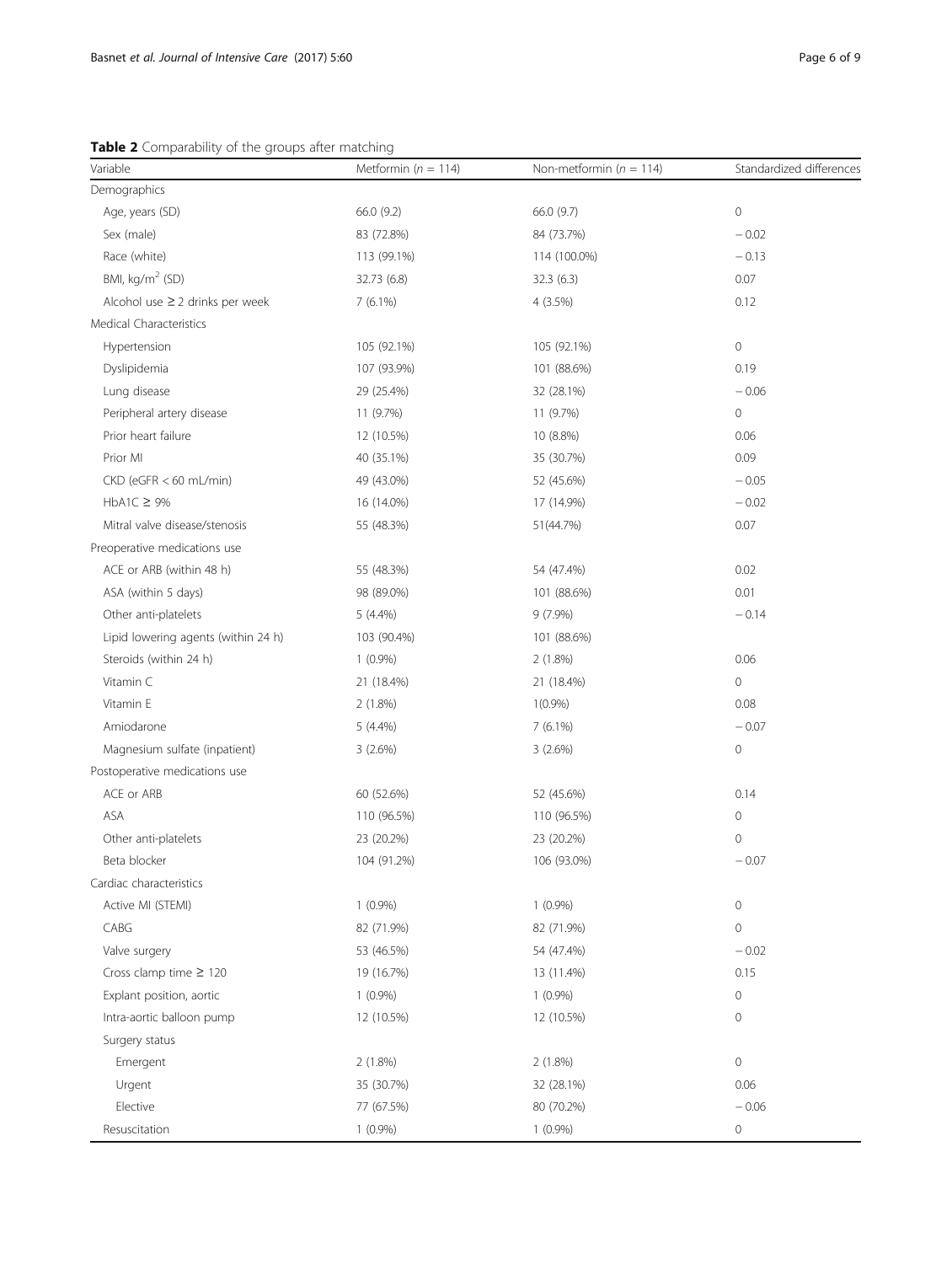<span id="page-6-0"></span>Table 3 Analyses of primary and secondary outcome variables before propensity score matching

| Variable                                                                                            | Metformin ( $n = 635$ ) 49.5% | Non-metformin ( $n = 648$ ) 50.4% | p value |
|-----------------------------------------------------------------------------------------------------|-------------------------------|-----------------------------------|---------|
| Overall (CABG or valve surgery)                                                                     |                               |                                   |         |
| New atrial fibrillation                                                                             | 149 (23.5%)                   | 172 (26.5%)                       | 0.2088  |
| Acute renal failure<br>This is defined as 3-fold increase in creatinine from baseline on admission) | $3(0.5\%)$                    | $5(0.8\%)$                        | 0.7258  |
| 30-day readmission with arrhythmia                                                                  | $4(0.6\%)$                    | $3(0.5\%)$                        | 0.7232  |
| CABG only                                                                                           | $N = 408$                     | $N = 405$                         |         |
| New atrial fibrillation                                                                             | 81 (19.9%)                    | 91 (22.5%)                        | 0.3707  |
| Acute renal failure                                                                                 | $0(0.0\%)$                    | $2(0.5\%)$                        | 0.2479  |
| 30-day readmission with arrhythmia                                                                  | $2(0.5\%)$                    | $2(0.5\%)$                        | 0.9999  |
| Valve surgery only                                                                                  | $N = 143$                     | $N = 142$                         |         |
| New atrial fibrillation                                                                             | 38 (26.6%)                    | 39 (27.5%)                        | 0.8655  |
| Acute renal failure                                                                                 | 2(1.4%)                       | $0(0.0\%)$                        | 0.4982  |
| 30-day readmission with arrhythmia                                                                  | $1(0.7\%)$                    | $0(0.0\%)$                        | 0.9999  |

their randomized placebo-controlled study patients in the metformin arm received the medication for 4 months. Propensity score matching decreases selection bias by balancing measured covariates; the larger the number of covariates used to construct the propensity score, the better the balance between the groups. In our study, we used 35 variables to construct the propensity score which included many of the variables shown in the literature to have an effect on postoperative AF. Unfortunately, we did not have data regarding diabetes duration and could not adjust for this variable. Moreover, only randomization can balance the unmeasured confounders; thus, hidden bias may remain in the present study.

Another limitation in our study is that the vast majority of patients were white. The relationship between metformin use and postoperative AF may be different for other races/ethnicities. For example, African American individuals may have a significantly improved glycemic response to metformin when compared with white Americans [\[39\]](#page-8-0). Moreover, the Diabetes Prevention Program study, comparing Asian with white patients, showed greater risk reduction for T2D incidence from metformin use (38 vs. 24%) [[40](#page-8-0)].

## Conclusions

In our study, prior use of metformin therapy was not associated with the incidence of postoperative AF in diabetic patients undergoing cardiac surgery. With only a few studies exploring the relationship between metformin use and postoperative AF conducted to date, future randomized controlled trials are needed with more diverse patient populations.

**Table 4** Analyses of primary and secondary outcome variables after propensity score matching

| Variable                           | Metformin ( $n = 114$ ) % | Non-metformin ( $n = 114$ ) % | $p$ value |
|------------------------------------|---------------------------|-------------------------------|-----------|
| Overall (CABG or valve surgery)    |                           |                               |           |
| New atrial fibrillation            | 30 (26.3%)                | 35 (30.7%)                    | 0.4658    |
| Acute renal failure                | $1(0.9\%)$                | $0(0.0\%)$                    | <b>NA</b> |
| 30-day readmission with arrhythmia | $0(0.0\%)$                | $1(0.9\%)$                    | <b>NA</b> |
| CABG only                          | $N = 85$                  | $N = 85$                      |           |
| New atrial fibrillation            | 18 (21.2%)                | 24 (28.4%)                    | 0.2733    |
| Acute renal failure                | $1(1.2\%)$                | $0(0.0\%)$                    | <b>NA</b> |
| 30-day readmission with arrhythmia | $0(0.0\%)$                | $1(1.2\%)$                    | <b>NA</b> |
| Valve surgery only                 | $N = 57$                  | $N = 57$                      |           |
| New atrial fibrillation            | 19 (33.3%)                | 22 (38.6%)                    | 0.5775    |
| Acute renal failure                | $0(0.0\%)$                | $0(0.0\%)$                    | <b>NA</b> |
| 30-day readmission with arrhythmia | $0(0.0\%)$                | $0(0.0\%)$                    | <b>NA</b> |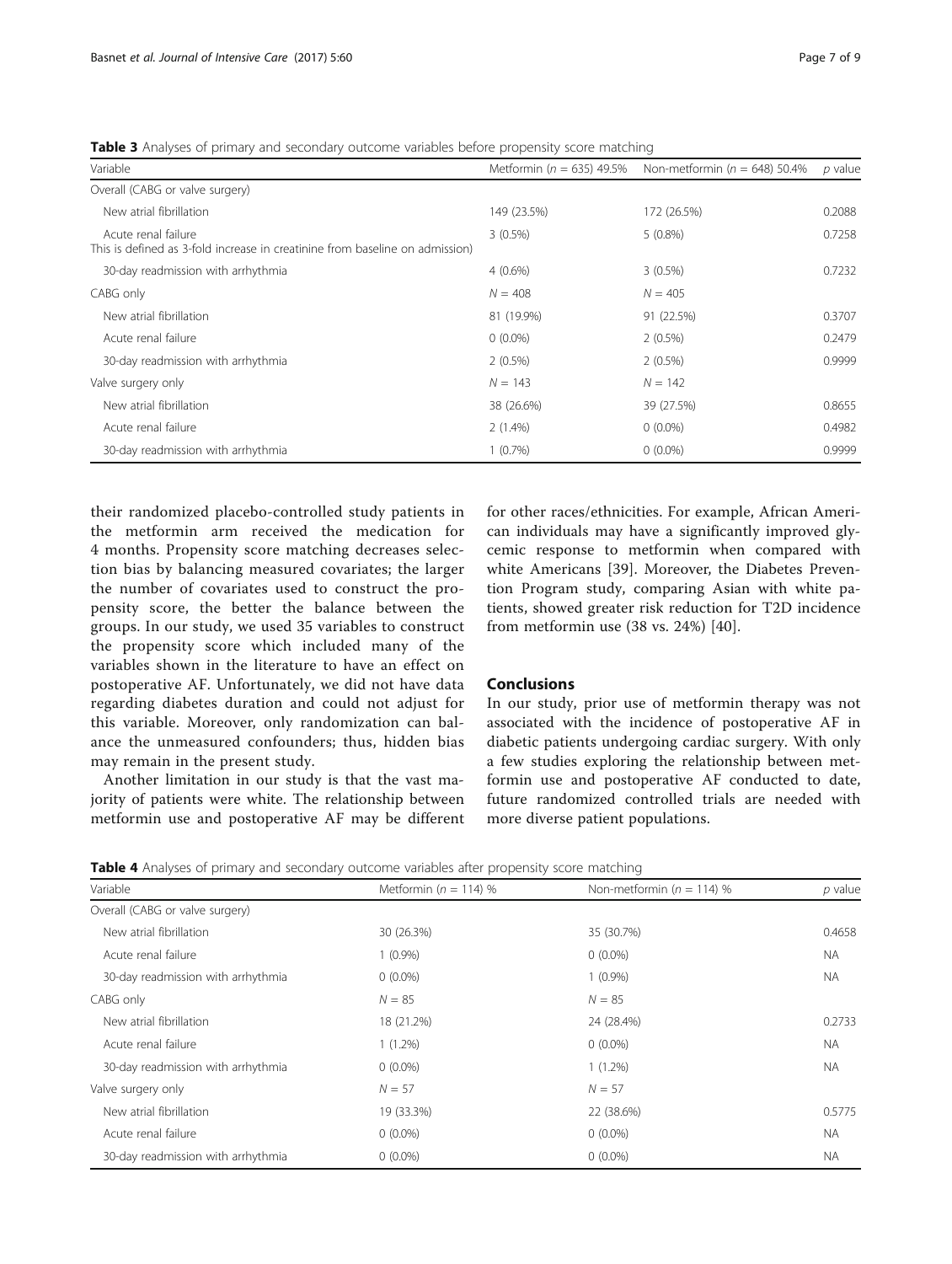#### <span id="page-7-0"></span>Abbreviations

ACE: Angiotensin-converting enzyme; AF: Atrial fibrillation; ARB: Angiotensin receptor blockers; BMI: Body mass index; CABG: Coronary artery bypass graft; CDIS: Clinical decision intelligence system; CRP: C-reactive protein; IL-6: Interleukin-6; IQR: Interquartile range; STEMI: ST-segment elevation myocardial infarction; STS: Society of Thoracic Surgeons; T2D: Type 2 diabetes

#### Acknowledgements

None.

#### Funding

None.

#### Availability of data and materials

The datasets generated during and/or analyzed during the current study are available from the corresponding author.

#### Authors' contributions

All the authors equally contributed to the conception, data collection, statistical analysis, and drafting of the manuscript. All the authors approved the final submitted version of the manuscript.

#### Ethics approval and consent to participate

The study was approved by the Geisinger Institutional Review Board (IRB#2014-0627) before study initiation.

#### Consent for publication

Not applicable.

#### Competing interests

The authors declare that they have no competing interests.

## Publisher's Note

Springer Nature remains neutral with regard to jurisdictional claims in published maps and institutional affiliations.

#### Author details

<sup>1</sup>Department of Critical Care Medicine, Valley Health System, Winchester, VA, USA. <sup>2</sup> Department of Medicine, Northwell Health, Great Neck, NY, USA.<br><sup>3</sup> Biostatistics Corp. Goisinger, Medical Conter, Danville, PA, USA. <sup>3</sup>Biostatistics Core, Geisinger Medical Center, Danville, PA, USA. 4 Investigator-Initiated Research Operations, Geisinger Medical Center, Danville, PA, USA. <sup>5</sup>Department of Critical Care Medicine, Geisinger Medical Cent, Danville, PA, USA. <sup>6</sup>Department of Cardiovascular Medicine, Geisinger Medical Center, Danville, PA, USA.

#### Received: 19 July 2017 Accepted: 10 October 2017 Published online: 18 October 2017

#### References

- Maisel WH, Rawn JD, Stevenson WG. Atrial fibrillation after cardiac surgery. Ann Intern Med. 2001;135:1061–73.
- 2. Mathew JP, Fontes ML, Tudor IC, Ramsay J, Duke P, Mazer CD, et al. A multicenter risk index for atrial fibrillation after cardiac surgery. J Am Med Assoc. 2004;291:1720–9.
- 3. Villareal RP, Hariharan R, Liu BC, Kar B, Lee V-V, Elayda M, et al. Postoperative atrial fibrillation and mortality after coronary artery bypass surgery. J Am Coll Cardiol. 2004;43:742–8.
- Mariscalco G, Klersy C, Zanobini M, Banach M, Ferrarese S, Borsani P, et al. Atrial fibrillation after isolated coronary surgery affects late survival. Circulation. 2008;118:1612–8.
- 5. Bramer S, van Straten AHM, Soliman Hamad MA, Berreklouw E, Martens EJ, Maessen JG. The impact of new-onset postoperative atrial fibrillation on mortality after coronary artery bypass grafting. Ann Thorac Surg. 2010;90:443–9.
- Saxena A, Dinh DT, Smith JA, Shardey GC, Reid CM, Newcomb AE. Usefulness of postoperative atrial fibrillation as an independent predictor for worse early and late outcomes after isolated coronary artery bypass grafting: multicenter Australian study of 19,497 patients. Am J Cardiol. 2012;109:219–25.
- 8. Mitchell LB. Canadian Cardiovascular Society atrial fibrillation guidelines 2010: prevention and treatment of atrial fibrillation following cardiac surgery. Can J Cardiol. 2011;27:91–7.
- Frendl G, Sodickson AC, Chung MK, Waldo AL, Gersh BJ, Tisdale JE, et al. AATS guidelines for the prevention and management of perioperative atrial fibrillation and flutter for thoracic surgical procedures. J Thorac Cardiovasc Surg 2014;148. 2014:e153–93.
- 10. Morin-Papunen L, Rautio K, Ruokonen A, Hedberg P, Puukka M, Tapanainen JS. Metformin reduces serum C-reactive protein levels in women with polycystic ovary syndrome. J Clin Endocrinol Metab. 2003;88:4649–54.
- 11. Salman ZK, Refaat R, Selima E, Sarha A El, Ismail MA. The combined effect of metformin and l-cysteine on inflammation, oxidative stress and insulin resistance in streptozotocin-induced type 2 diabetes in rats. Eur J Pharmacol 2013;714:448–455.
- 12. Esteghamati A, Rezvani S, Khajeh E, Ebadi M, Nakhjavani M, Noshad S. Comparative effects of metformin and pioglitazone on YKL-40 in type 2 diabetes: a randomized clinical trial. J Endocrinol Investig. 2014;37:1211–8.
- 13. Esteghamati A, Eskandari D, Mirmiranpour H, Noshad S, Mousavizadeh M, Hedayati M, et al. Effects of metformin on markers of oxidative stress and antioxidant reserve in patients with newly diagnosed type 2 diabetes: a randomized clinical trial. Clin Nutr. 2013;32:179–85.
- 14. Chang S-H, Wu L-S, Chiou M-J, Liu J-R, Yu K-H, Kuo C-F, et al. Association of metformin with lower atrial fibrillation risk among patients with type 2 diabetes mellitus: a population-based dynamic cohort and in vitro studies. Cardiovasc Diabetol. 2014;13:1–8.
- 15. Ferguson TB Jr, Dziuban SW Jr, Edwards FH, Eiken MC, Shroyer ALW, Pairolero PC, et al. The STS National Database: current changes and challenges for the new millennium. Ann Thorac Surg. 2000;69:680–91.
- 16. The Society of Thoracic Surgeons Fact Sheet. 2017 . Available from: [http://](http://www.sts.org/media/sts-fact-sheet) [www.sts.org/media/sts-fact-sheet](http://www.sts.org/media/sts-fact-sheet). [cited 2017 May 1].
- 17. Jacobs JP, Shahian DM, He X, O'Brien SM, Badhwar V, Cleveland JC Jr, et al. Penetration, completeness, and representativeness of the society of thoracic surgeons adult cardiac surgery database. Ann Thorac Surg. 2016;101:33–41.
- 18. Grover FL, Shahian DM, Clark RE, Edwards FH. The STS National Database. Ann Thorac Surg. 2014;97:S48–54.
- 19. Rosenbaum PR, Rubin DB. Reducing bias in observational studies using subclassification on the propensity score. J Am Stat Assoc. 1984;79:516–24.
- 20. Rosenbaum PR. Design of observational studies. New York, NY: Springer New York; 2010.
- 21. Austin PC. An introduction to propensity score methods for reducing the effects of confounding in observational studies. Multivariate Behav Res. 2011;46:399–424.
- 22. Normand S-LT, Landrum MB, Guadagnoli E, Ayanian JZ, Ryan TJ, Cleary PD, et al. Validating recommendations for coronary angiography following acute myocardial infarction in the elderly: a matched analysis using propensity scores. J Clin Epidemiol. 2001;54:387–98.
- 23. Aviles RJ, Martin DO, Apperson-Hansen C, Houghtaling PL, Rautaharju P, Kronmal RA, et al. Inflammation as a risk factor for atrial fibrillation. Circulation. 2003;108:3006–10.
- 24. Gaudino M, Andreotti F, Zamparelli R, Di Castelnuovo A, Nasso G, Burzotta F, et al. The −174G/C interleukin-6 polymorphism influences postoperative interleukin-6 levels and postoperative atrial fibrillation. Is atrial fibrillation an inflammatory complication? Circulation. 2003;108:II-195–9.
- 25. Chung MK, Martin DO, Sprecher D, Wazni O, Kanderian A, Carnes CA, et al. C-reactive protein elevation in patients with atrial arrhythmias inflammatory mechanisms and persistence of atrial fibrillation. Circulation. 2001;104:2886–91.
- Li J, Solus J, Chen Q, Rho YH, Milne G, Stein CM, et al. Role of inflammation and oxidative stress in atrial fibrillation. Hear Rhythm. 2010;7:438–44.
- 27. Wu N, Xu B, Xiang Y, Wu L, Zhang Y, Ma X, et al. Association of inflammatory factors with occurrence and recurrence of atrial fibrillation: a meta-analysis. Int J Cardiol. 2013;169:62–72.
- 28. Liakopoulos OJ, Kuhn EW, Slottosch I, Wassmer G, Wahlers T. Preoperative statin therapy for patients undergoing cardiac surgery. Cochrane Database Syst Rev. 2012;4:CD008493.
- 29. Fauchier L, Pierre B, de Labriolle A, Grimard C, Zannad N, Babuty D. Antiarrhythmic effect of statin therapy and atrial fibrillation: a meta-analysis of randomized controlled trials. J Am Coll Cardiol. 2008;51:828–35.